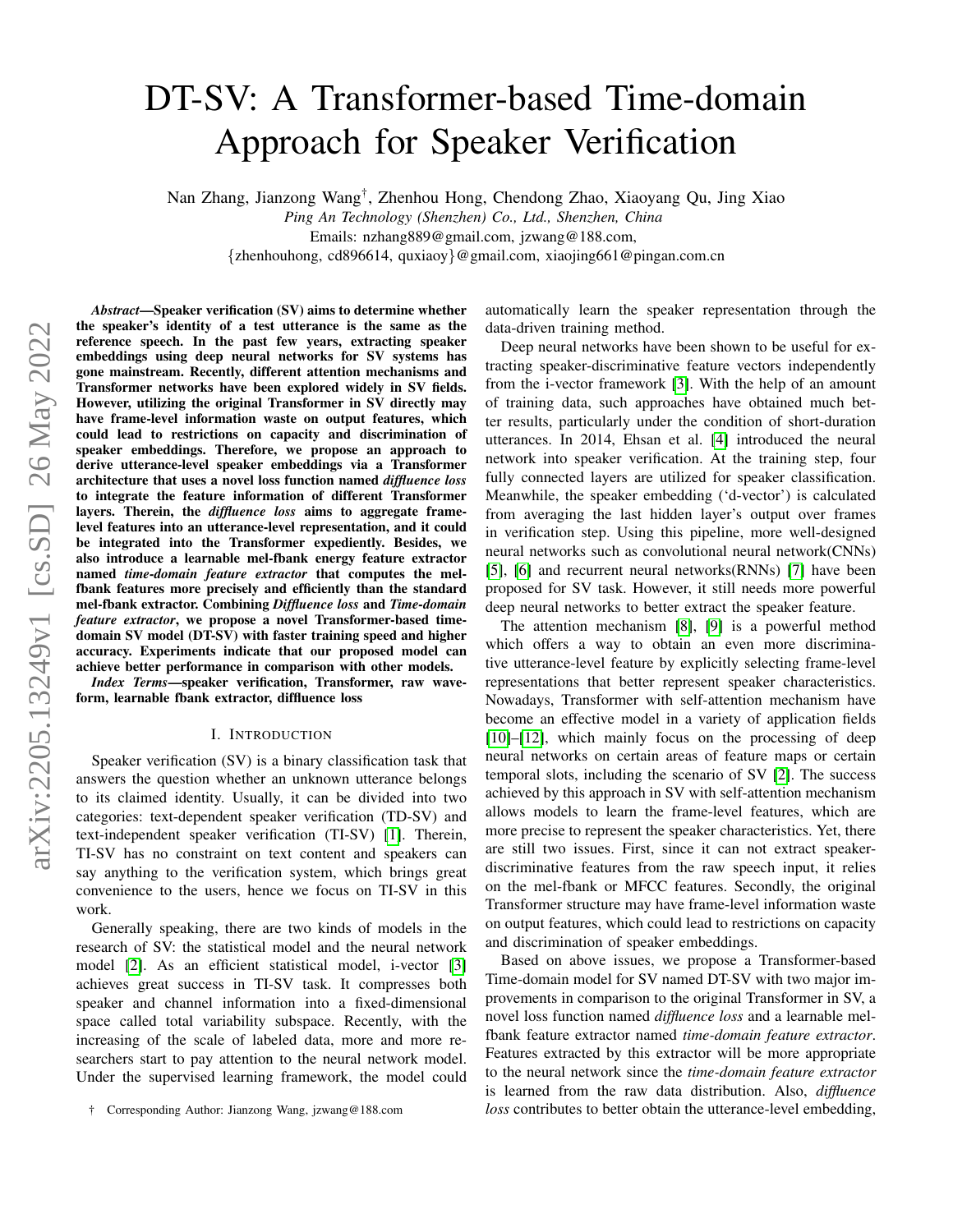which summarizes the information from other embeddings via a self-attention mechanism. Specifically, this loss indicates the distance among features of the first frame and other frames on each layer, thus enhancing the speaker-related information in the utterance-level embedding while weakening the speakerrelated information among other frame embeddings. In particular, we propose two architectures with different numbers of layers, which are DT-SV-light and DT-SV. Both of them are well-performed in our experiments while the DT-SV-light could achieve competitive performance compared to other light models with 10 times smaller GFLOPs.

Our main contributions are as follows:

- An utterance-level speaker representation based on Transformer is presented, via proposing a novel *diffluence loss* to aggregate frame-level features on each layer to an utterance-level speaker representation while weaken the speaker-related information in the frame-level embeddings.
- A learnable mel-fbank features extractor named *timedomain feature extractor* is introduced, which could extract features from speech signal like mel-fbank more precisely and efficiently than the standard mel-fbank extractor.
- A Transformer-based time-domain speaker verification model is designed to take advantage of the above two modules, achieving faster training speed and higher accuracy.

### II. RELATED WORK

## *A. Speaker Embedding Extractor*

During the last few years, how to obtain a single fixed dimension vector to represent an utterance has drawn most researchers' attention in this field. The success of i-vector [\[3\]](#page-5-2) extracted from GMM-UBM models [\[13\]](#page-6-5), one of the earliest speaker embeddings, stimulated the interest among researchers to search for better speaker embeddings. In the meantime, with the increase of available data for training, speaker embeddings based on deep learning methods have gained popularity. The d-vector [\[4\]](#page-5-3) is one of the earliest DNN-based embeddings, the core idea of which is to assign the ground-truth speaker identity of an utterance as the labels of frames belonging to this utterance in the training phase, which transfers the model training to a classification problem. Soon after, the xvectors [\[14\]](#page-6-6), [\[15\]](#page-6-7) extracted from the Time Delay Neural Networks(TDNNs) [\[16\]](#page-6-8) based system have consistently outperformed i-vector based systems and therefore been widely used in state-of-the-art systems. Considering spectrogram representations of speech as images, speaker embeddings extracted from pretrained residual networks (ResNets) [\[17\]](#page-6-9), [\[18\]](#page-6-10) with a considerable number of images, have performed even better than x-vectors recently. In order to represent variable utterance lengths, different pooling methods [\[15\]](#page-6-7), [\[19\]](#page-6-11), [\[20\]](#page-6-12) have been proposed to aggregate the information across the utterance into a single vector. The s-vectors [\[21\]](#page-6-13) extracted from speaker classification architectures based on Transformer's encoder,

attend to all features that capture speaker characteristics over the entire utterance, achieving greater performance than xvectors.

## *B. Transformer in Speech*

The attention-based model has nowadays shown its powerful ability on representation learning in speech processing fields. There have been a few studies to explore incorporating attention at the model level and prove such attention mechanism is effective in aggregating frame-level features. Zhang et al. [\[22\]](#page-6-14) proposed the time-frequency attention module for speaker verification to help the system to focus on important regions of short utterances along the time and the frequency domain, extracting more effective speaker discriminative information. In [\[18\]](#page-6-10), an end-to-end speaker verification system employing time-frequency and channel attention hierarchically in ResNet framework is presented for speaker verification as well.

Lately, the architecture named Transformer with stacked self-attention at the encoder and a multi-head topology have been explored extensively for SV. Inspired by the next sentence prediction task of BERT [\[23\]](#page-6-15), an architecture called TESA [\[21\]](#page-6-13) based on Transformer's encoder is proposed as a replacement for conventional PLDA-based speaker verification to capture the speaker characteristics better, outperforming the PLDA [\[24\]](#page-6-16) on the same dataset. Besides, Zhu et al. [\[25\]](#page-6-17) proposed a method to create fixed-dimensional representations for SV with a serialized multi-layer multi-head attention mechanism containing a stack of self-attention modules, which is designed to aggregate and propagate attentive statistics from one layer to the next in a serialized manner. Different from other studies which re-designs the inner structure of the attention module, we strictly follows original Transformer, providing the simple but effective modifications.

### III. PROPOSED METHOD

# *A. Model Architecture*

A common practice in all deep learning methods addressing the SV task is to perform speaker classification first. Then, utterance-specific fixed-dimension embeddings are obtained from the speaker classification network by different pooling methods. These embeddings are immediately fed to a SV system to validate the identity claimed by the speaker.

In the framework based on the original transformer structure in SV, the input is mel-fbank features while the output is the speaker classification loss. Similar to the Transformer applied to natural language processing like BERT [\[23\]](#page-6-15) and computer vision like ViT [\[26\]](#page-6-18), an extra learnable embedding is added to the sequence as the first frame embedding in our proposed model. The final hidden state corresponding to this frame serves as the aggregate utterance-specific embedding for speaker classification, ignoring the information in other frames. However, we noticed that the speaker-related information not only exists in the first frame embedding but also is contained in embeddings of other ignored frames via our experiments. For the better capacity and discrimination of speaker embeddings, the ignored information should be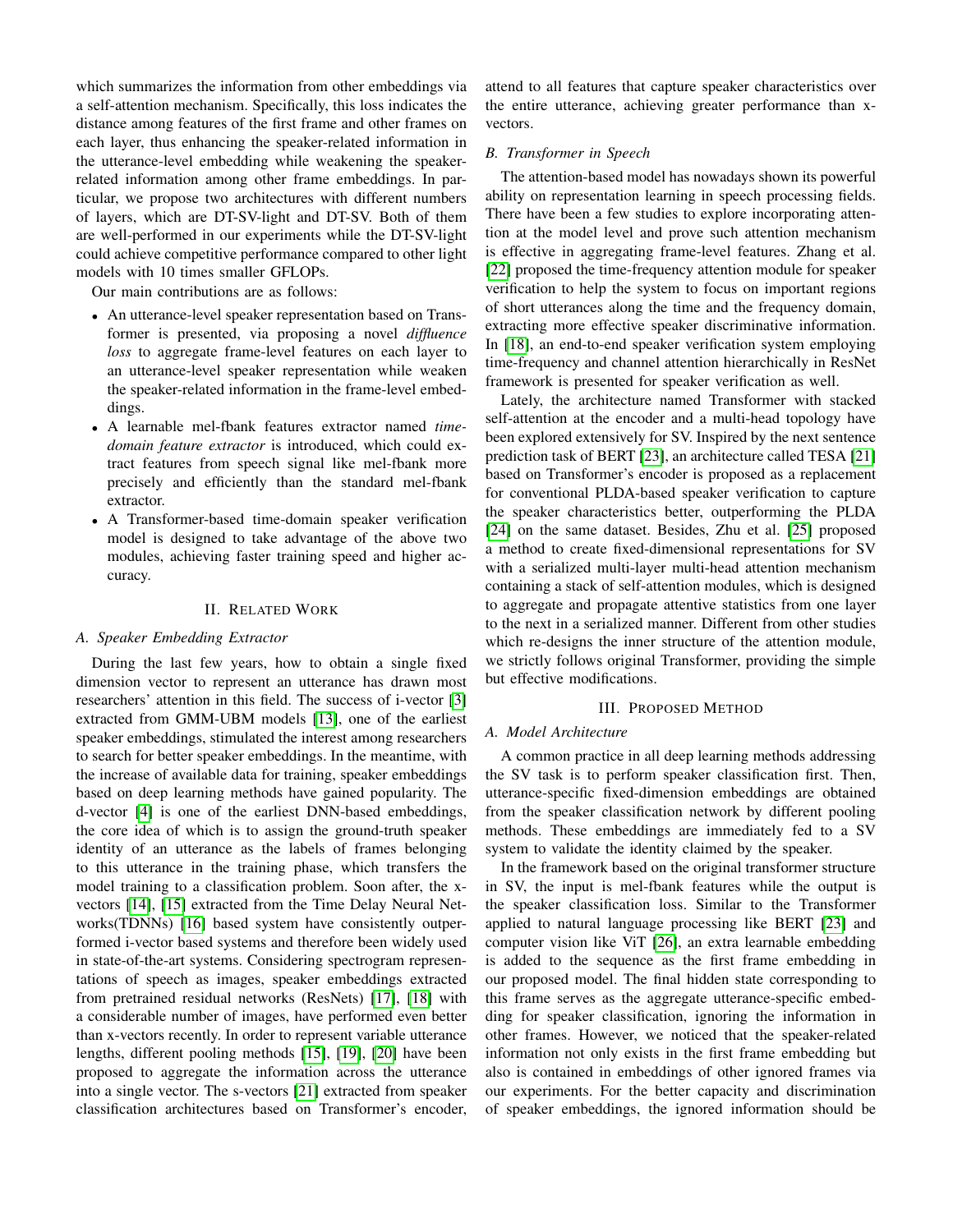

<span id="page-2-0"></span>Fig. 1. A diagram of DT-SV, which is based on Transfomer with two major improvements in green part. Therein, the Transformer block is the same as the usual Transformer layer and TDFE represents Time-domain Feature Extractor.

further aggregated to form an utterance-level representation. To address this issue, we proposed a novel SV model based on the original Transformer with some minor modifications on loss function.

As illustrated in Fig[.1,](#page-2-0) the major differences between our proposed DT-SV and the original Transformer-based model are *time-domain feature extractor*(TDFE) and *diffluence loss*. Therein, TDFE is a front module to extract features from the raw waveform input directly, and *diffluence loss* is the sum of distances between the utterence-level embedding and each frame-level embedding in every layer. Particularly, such loss utilizes all features over the entire utterance, which is more suitable in capturing speaker characteristics on an utterance. Meanwhile, the join of DTFE makes DT-SV completely an end-to-end SV model directly from a raw input to classification results, which accelerates forward propagation speed and model training speed since all operations could be implemented on GPU because of the raw time domain input.

### *B. Time-domain Feature Extractor*

In general, the standard mel-fbank feature extractor consists of following modules: pre-emphasis, framing, window, shorttime Fourier transform(STFT), energy spectrum(ES) and mel filter. As is conveyed by Fig[.2,](#page-2-1) which is the framework of TDFE, all these parts are combined into a black box operation of a convolutional layer and a fully-connected layer.



<span id="page-2-1"></span>Fig. 2. The framework of *time-domain feature extractor*. The processes in the standard mel-fbank feature extractor, including pre-emphasis, framing, window, STFT and ES are replaced by a convolutional layer, and the mel filter is substituted with a fully-connected layer.

As features are extracted via a convolutional layer and a fully-connected layer in TDFE, we denote the input tensor

as  $X \in \mathbb{R}^{A \times T \times D}$ , where A is the amplititude number, T is the time dimension and  $D$  is the dimension of input features. The convolution operation convolves with a weight matrix  $\mathbf{W}_c \in \mathbb{R}^{1 \times K \times D \times \overline{O}}$ , where K is the kernel size and O is the dimension of output features. Likewise, a weight matrix  $\mathbf{W} \in \mathbb{R}^{A \times T \times O \times D}$  is applied in the fully-connected operation. Mathematically, the process of TDFE could be formulated as:

$$
\mathbf{E} = \mathcal{F}(\mathbf{X} * \mathbf{W}_c) \tag{1}
$$

$$
\mathbf{Y} = \mathcal{F}(\mathbf{W} \times \mathbf{E}) \tag{2}
$$

where  $*$  denotes the convolution operation and  $\times$  denotes the matrix multiply,  $\mathcal{F}(\cdot)$  represents the activation function, Y is the output feature likes the mel-fbank feature.

It is worth noting that the general steps to obtain the mel-fbank feature from a speech signal are inspired by the biology of human perception. However, features extracted by our proposed TDFE are learned from the distribution of realworld data, which are more suitable for subsequent processing of neural networks.

## <span id="page-2-3"></span>*C. Diffluence Loss*

To address restrictions for capacity and discrimination of speaker embeddings since the original transformer structure may have frame-level information waste on output features, the *diffluence loss* is designed. As we mentioned before, the *diffluence loss* is indicated the distance between the utterencelevel embedding and other frame-level embeddings in each layer. Thus, it could enhance the speaker-related information in the utterence-level embedding.

The loss function for training consists of following two parts, classification loss  $L_C$  and *diffluence loss*  $\mathfrak{L}_D$ , as formulated in Eq.[\(3\)](#page-2-2).

<span id="page-2-2"></span>
$$
L = L_C - \mathfrak{L}_D \tag{3}
$$

Therein, the classification loss is a cross-entropy function in the standard classification problem. Here, we use the AAM-Softmax loss function [\[27\]](#page-6-19), as follows: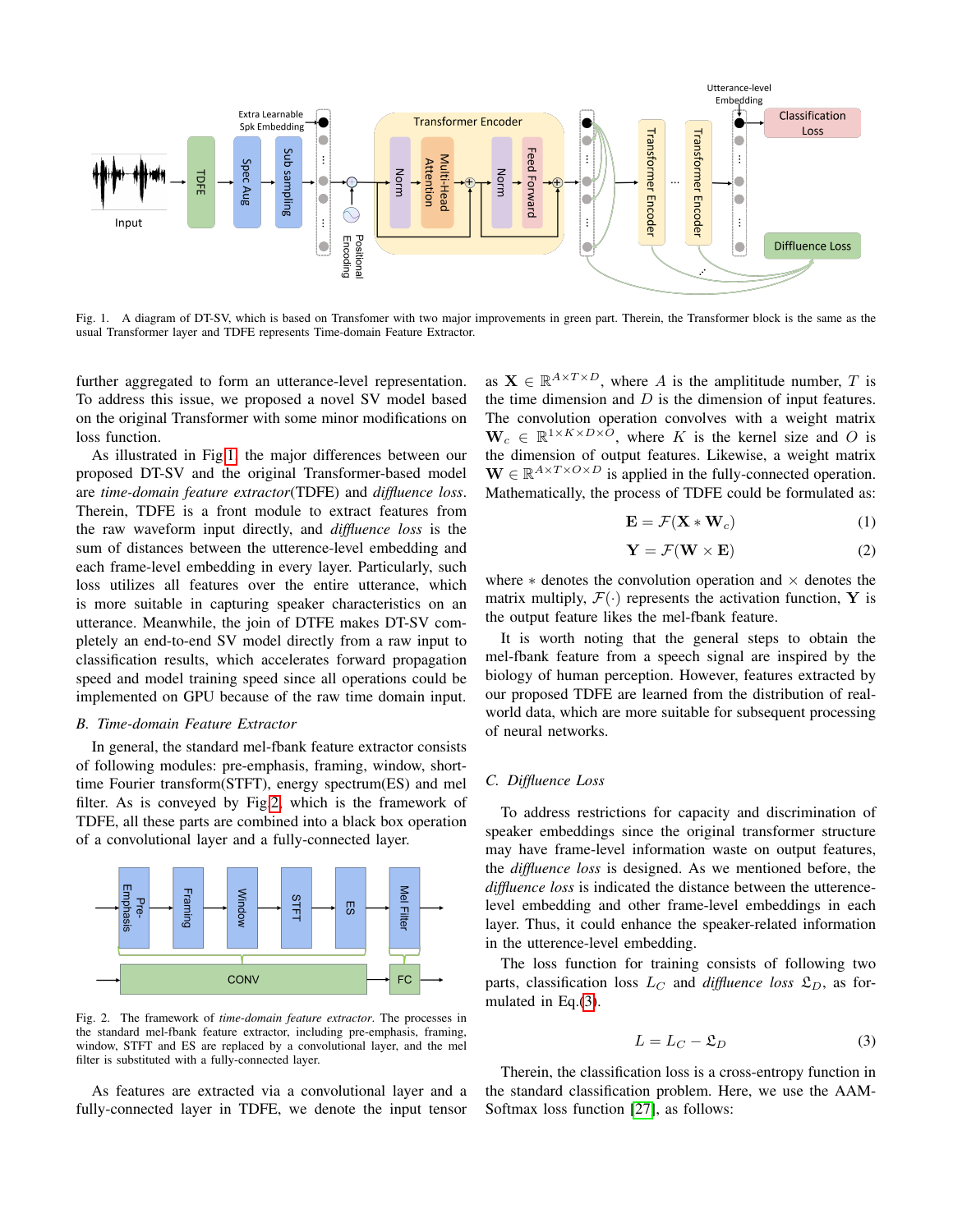$$
L_C = -\frac{1}{N} \sum_{n=1}^{N} \log \frac{\phi_n}{\phi_n + \psi_n}
$$
  
\n
$$
\phi_n = e^{\tau \cos(\theta_{l_n, n} + m)}
$$
  
\n
$$
\psi_n = \sum_{j=1, j \neq l_n}^{J} e^{\tau \cos(\theta_{j, n})}
$$
\n(4)

where  $\tau$  is a scaling factor for preventing gradients too small during the training process,  $m$  is the hyper-parameters.

For the *diffluence loss*  $\mathfrak{L}_D$ , the Kullback-Leibler divergence, which is widely applied in the field of machine learning and deep learning, is utilized as a representation of distance:

<span id="page-3-2"></span>
$$
\mathfrak{L}_D = \frac{1}{LT} \sum_{l=1}^{L} \sum_{i=1}^{T} KL(\mathbf{v}_{l0} || \mathbf{v}_{li})
$$
 (5)

where the  $v_{li}$  represents the *i*-th output embedding in the *l*-th layer,  $KL(·)$  denotes the Kullback-Leibler divergence. Specially, when  $l = 1$ , the  $KL(\mathbf{v}_{l0}||\mathbf{v}_{li})$  is called **attention** distance.

Besides, the cosine function could also serve as  $\mathfrak{L}_D$ , which is an another common measurement of the distance between distributions. The relevant results of comparative experiment can be found in Section [IV.](#page-3-0)

#### IV. EXPERIMENT AND ANALYSIS

<span id="page-3-0"></span>In this section, we firstly describe some datasets utilized in following experiments, and then detailedly analyze the experimental results accordingly.

#### *A. Dataset*

CN-CELEB: CN-Celeb [\[28\]](#page-6-20) is a large-scale speaker recognition dataset collected "in the wild". Specifically, the dataset contains more than 130000 utterances from 1000 Chinese celebrities, and covers 11 different genres in real world, including entertainment, interview, singing, play, movie, vlog, live broadcast, speech, drama, recitation and advertisement. The speech of a particular speaker may be in more than 5 genres. The diversity in genres makes CN-Celeb more representative for the true scenarios in unconstrained conditions, but also more challenging.

VoxCeleb2: VoxCeleb is a large-scale speaker identification dataset consisting of short clips of human speech. The entire dataset involves two parts: VoxCeleb1 [\[29\]](#page-6-21) and VoxCeleb2 [\[19\]](#page-6-11). VoxCeleb2 dataset consists over 1 million utterances for over 6,000 celebrities, extracted from videos uploaded to YouTube. VoxCeleb1 dataset consists of about 150,000 utterances from 1251 different celebrities. The utterances are collected from YouTube videos in which the celebrities belong to different races and have a wide range of accents. In our work, the proposed DT-SV is trained on the VoxCeleb2 while evaluated on the VoxCeleb1, including VoxCeleb1-E and VoxCeleb1-H test sets.

# *B. Implementation details*

In order to compare experimental results equitably, all settings in our experiments are consistent with those in baselines [\[30\]](#page-6-22), except for the loss function. Thus, we utilize similar network structure, data processing, training, and testing strategies in our experiments.

Network structure: As we mentioned in Section [I,](#page-0-0) two different architectures are proposed in our work. To be specific, DT-SV-light is "lighter" on three aspects including the number of layers, dimensions and attention heads than DT-SV, as presented in Table [I.](#page-3-1) Consequently, the number of parameters of DT-SV-light is much less than DT-SV, which makes DT-SV-light much easier to apply in more scenarios like mobile devices.

<span id="page-3-1"></span>TABLE I MODEL HYPER-PARAMETERS OF DT-SV-LIGHT AND DT-SV.

| Model                             | DT-SV-light | DT-SV       |
|-----------------------------------|-------------|-------------|
| $\mathbf{Parameters}(\mathbf{M})$ | 1.0         | 21.5        |
| <b>Layers</b>                     |             |             |
| <b>Dims</b>                       | 128         | 128/256/512 |
| <b>Attention Heads</b>            |             |             |

Metric: Following the general practice, equal error rate (EER) and minimum detection cost function (minDCF) are chosen to evaluate the performance. Some parameters maintain the same as those in [\[29\]](#page-6-21), where the target probability  $P_{tar}$  is 0.01,  $C_{fa}$  and  $C_{fr}$  has the same weight of 1.0.

Training: In our design for ablation experiments, four different models with different layers or dimensions are trained to assess the effects of hyperparameters. All training settings are presented in Table [II,](#page-4-0) one of these models has 4 layers and 128 dimensions, while the other three models all have 6 layers with exponentially increasing dimensions(128, 256 and 512 respectively). For the two models with 128 dimensions, the learning rate decay and the weight decay are both set as 0.97 and  $10^{-5}$  respectively while the learning rate are 0.001 and 0.0005. For the other two models with 256 dimensions and 512 dimensions, the learning rate, the learning rate decay and the weight decay are basically the same with 0.001, 0.99 and  $5 \times 10^{-5}$  respectively. To make a relatively fair comparison, the number of epoches is progressive increase because of different model sizes. Besides, for all models, the optimizer is Adam [\[31\]](#page-6-23) and the batch size is set to 150.

Different training techniques: Table [III](#page-4-1) shows the progressive improvements of DT-SV while employing different training techniques. To verify the effectiveness of common techniques, *diffluence loss* is not added for the time being. Starting from DT-SV-light, which is regard as baseline, with 3.19% EER, the multiple training techniques are applied to improve the performence. The first one is SpecAugment [\[32\]](#page-6-24) and Data Augmentation that could make the distribution of the input raw wave data more diverse. Thus, it lowers the EER to 2.84%, or reduces 0.35% EER compared to the baseline.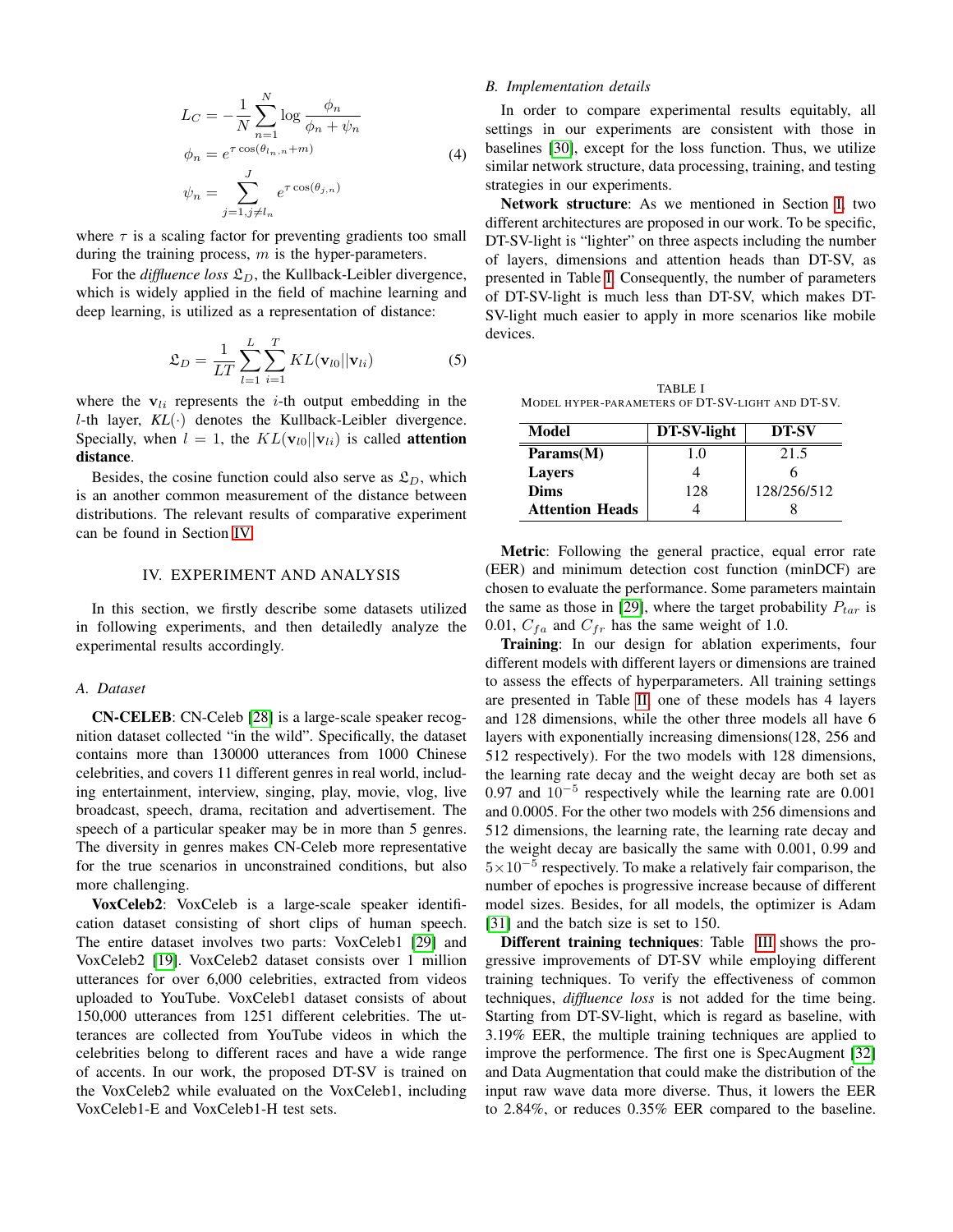<span id="page-4-0"></span>TABLE II TRAINING SETTING OF DIFFERENT DT-SV MODELS. "L" IS LAYER, "D" IS DIMENSION, "LR" IS LEARNING RATE, "LRD" IS LEARNING RATE DECAY, "WD" IS WEIGHT DECAY.

| #L | D   | LR     | LRD  | WD                 | epoch |
|----|-----|--------|------|--------------------|-------|
| 4  | 128 | 0.001  | 0.97 | $10^{-5}$          | 20    |
| 6  | 128 | 0.0005 | 0.97 | $10^{-5}$          | 24    |
| 6  | 256 | 0.001  | 0.99 | $5 \times 10^{-5}$ | 26    |
| 6  | 512 | 0.001  | 0.99 | $5 \times 10^{-5}$ | 30    |

Then, with the help of Relative Position Embedding [\[33\]](#page-6-25) that could enhance the information of relative position, the EER of the model decreases by another 0.5%. In general, making a model bigger and deeper is always an effective method for acquiring better representations. As shown in Table [III,](#page-4-1) the model with higher multi-layer perceptron(MLP) dimensions and more Transformer blocks could reduce the EER greatly. Consequently, all these four training techniques are employed in the following experiments.

<span id="page-4-1"></span>TABLE III ABLATION PATH OF OUR PROPOSED DT-SV-LIGHT BASELINE. ALL THE MODELS ARE CARRIED OUT ON THE SAME GPU DEVICES FOR FAIR COMPARISON. THE PERFORMANCE CAN BE BOOSTED FROM 3.19 TO 2.07 (-1.12) USING THE PROPOSED TECHNIQUES.

| <b>Training Techniques</b>                     | $EER(\%)$      |  |  |
|------------------------------------------------|----------------|--|--|
| Basline(DT-SV-light with AAM-Softmax)          | 3.19           |  |  |
| + SpecAugment & Data Augmentation              | $2.84 (-0.35)$ |  |  |
| + Relative Position Embedding                  | $2.69(-0.50)$  |  |  |
| + Higher MLP dimension (256 $\rightarrow$ 512) | $2.13(-1.07)$  |  |  |
| + More Transformer Blocks $(4 \rightarrow 6)$  | $2.07(-1.12)$  |  |  |

#### *C. Results and Analysis*

Attention distance: Here the impact of layers on performance of DT-SV is explored. The Fig. [3](#page-4-2) displays the distance between attention heads at different layers. Therein, dots with the same color represent the distance between the first attention head and the other attention heads in the specific layer. The distance of attention head is calculated by averaging distances of the first frame embedding and the other frame embeddings, as Eqn. [\(5\)](#page-3-2) in Sec. [III-C](#page-2-3) when  $l = 1$ .

As illustrated in Fig. [3\(](#page-4-2)a), when the layer of Transformer is 6, the attention distance of the first five layers is relatively scattered. Following the second layer that is the most scattered, the degree of scattering from the third layer to the fifth layer is similar to the first layer. The attention distances are the most clustered in the sixth layer. Moreover, as shown in Fig. [3\(](#page-4-2)b) in which the number of layers of Transformer is 10, the overall trend is basically similar to Fig. [3\(](#page-4-2)a). Specifically, the attention distances in the first five layers are relatively scattered, and the distance is gradually gathering from the sixth layer.

From the whole trend of attention distance in Fig. [3,](#page-4-2) we notice that each layer is broadly more clustered than its former layer from the second layer, which indicates that *diffluence loss* could allow DT-SV to integrate information across the entire utterance to the lower layers. And the distance is stable from the sixth layer, that is to say, the differences among the framelevel embeddings in these layers is slight. The results inspire us that the number of layers of the Transformer in the DT-SV could be set as 4 to hold fewer parameters and achieve decent performance. Alternatively, such number could also be set as 6 to obtain a more powerful model.



(a) Attention distance when the layer of Transformer is 6.



(b) Attention distance when the layer of Transformer is 10.

<span id="page-4-2"></span>Fig. 3. The attention distance in each layer.

Comprehensive comparison: The metrics of different models on the CN-CELEB are listed in Table [IV.](#page-5-6) Notice that we select the DT-SV-light to compared with the other three models, wherein the inputs of x-vector and r-vector are the MFCC or Fbank features extracting from the waveform by the standard preprocessing in Fig[.2](#page-2-1) while the input of the Fast-ResNet34 is the raw waveform. As presented in Table [IV,](#page-5-6) the DT-SV-light achieves the best performance with 12.54% EER, which proves that the TDFE could acquire much better features than the standard preprocessing. Moreover, the fact that the DT-SV-light could achieve decent performance with fewer parameters suggests its enormous potential in industrial applications.

To futher demonstrate the effectiveness of our proposed model, we conduct more comprehensive comparison experiments, as the Table [V](#page-5-7) shows, in which the other results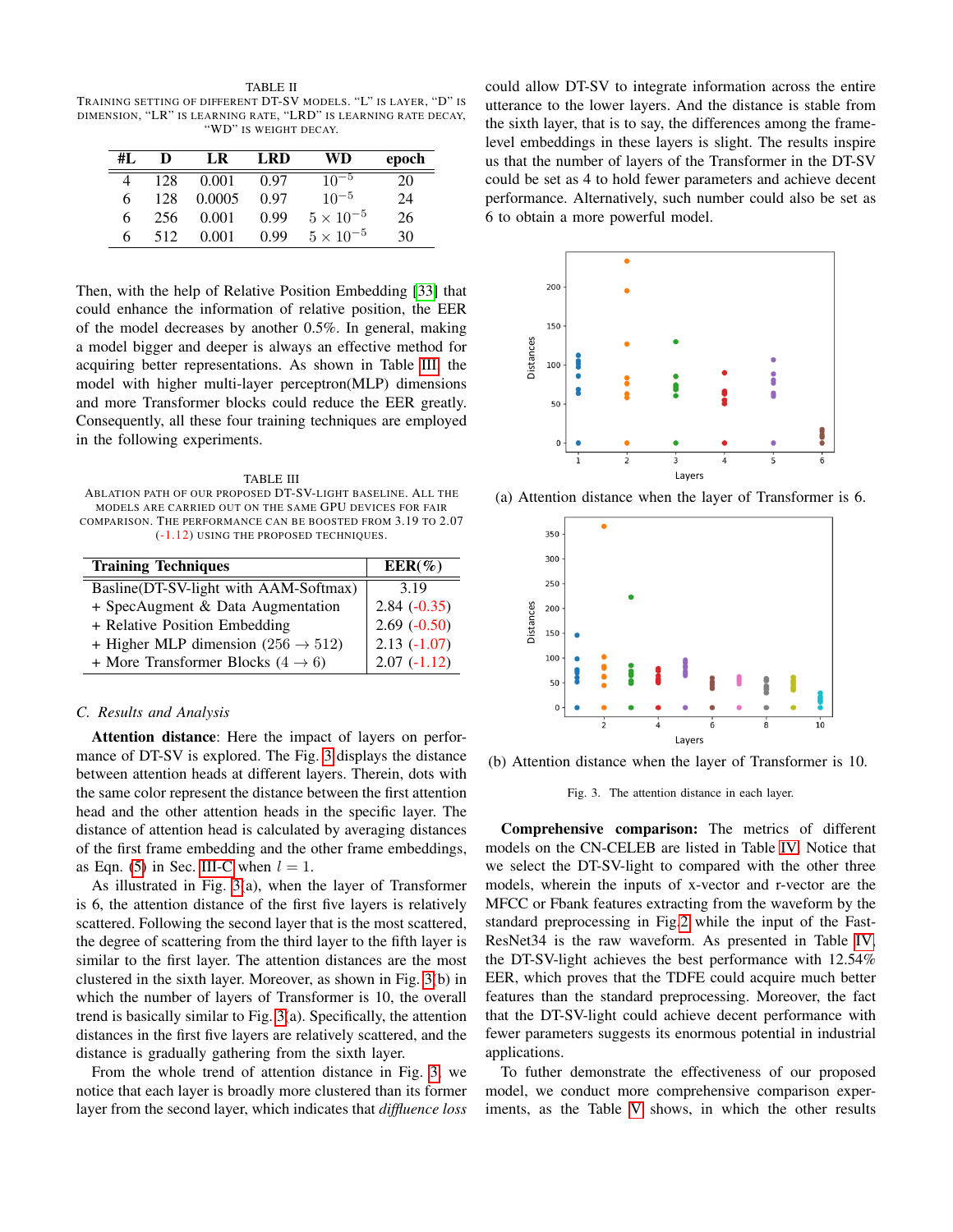<span id="page-5-6"></span>

| <b>Front-end</b>   | Input        | Params(M) | <b>GFLOPs</b><br>$EER(\%)$<br>2.164<br>14.78<br>13.43<br>-<br>5.874<br>13.12 |       | minDCF |
|--------------------|--------------|-----------|------------------------------------------------------------------------------|-------|--------|
| $x$ -vector [28]   | <b>MFCC</b>  |           |                                                                              |       | 16.51  |
| r-vector $[34]$    | Fbank        | -         |                                                                              |       | N/R    |
| Fast-ResNet34 [35] | Raw waveform | 1.9       |                                                                              |       | 0.611  |
| $DT-SV-light$      | Raw waveform | 1.0       | 0.390                                                                        | 12.54 | 0.562  |

TABLE IV COMPARISON OF DIFFERENT MODELS ON CN-CELEB.

#### TABLE V

<span id="page-5-7"></span>RESULTS FOR SPEAKER VERIFICATION ON THE VOXCELEB1, VOXCELEB1-E AND VOXCELEB-H TEST SETS. N/R : NOT REPORT RESULTS. AP: ANGULAR PROTOTYPICAL. DLOSS REPRESENTS THE *diffluence loss*.

| Front-end Model           | Input        | Loss                      | VoxCeleb1 |        | VoxCeleb1-E |        | VoxCeleb1-H |        |
|---------------------------|--------------|---------------------------|-----------|--------|-------------|--------|-------------|--------|
|                           |              |                           | $EER(\%)$ | MinDCF | $EER(\%)$   | MinDCF | $EER(\%)$   | MinDCF |
| Thin-ResNet34 [17]        | Magnitude    | Softmax                   | 2.87      | N/R    | 2.95        | N/R    | 4.93        | N/R    |
| RawNet $2$ [36]           | Raw waveform | Softmax                   | 2.48      | N/R    | 2.57        | N/R    | 4.89        | N/R    |
| Wav2spk [37]              | Raw waveform | AM-softmax                | 1.95      | 0.203  | N/R         | N/R    | N/R         | N/R    |
| raw-x-vector [38]         | Raw waveform | AM-softmax                | N/R       | N/R    | 2.64        | N/R    | 4.34        | N/R    |
| $ICspk$ [39]              | Raw waveform | AP                        | 1.92      | 0.137  | 1.94        | 0.141  | 3.78        | 0.237  |
| <b>TESA [21]</b>          | MFCC         | Softmax                   | 2.37      | 0.2    | N/R         | N/R    | N/R         | N/R    |
| serialized attention [25] | MFCC         | cross entropy             | N/R       | N/R    | 2.36        | 0.242  | 3.99        | 0.375  |
| DT-SV                     | Raw waveform | AAM-softmax               | 2.07      | 0.154  | 2.11        | 0.161  | 4.31        | 0.245  |
| DT-SV                     | Raw waveform | AAM-softmax+DLoss(Cosine) | 1.95      | 0.132  | 1.94        | 0.138  | 3.96        | 0.247  |
| DT-SV                     | Raw waveform | AAM-softmax+DLoss(KL)     | 1.92      | 0.130  | 1.91        | 0.136  | 3.72        | 0.225  |

are cited from the literatures. Therein, the input of these models are raw waveforms except Thin-ResNet34, TESA and serialized attention model, though TESA and serialized attention are also based on Transformer.

Obviously, the proposed DT-SV could achieve lower EER than most comparative models on all datasets even without the *diffluence loss*. Furthermore, the better performance of the DT-SV after combining with the *diffluence loss*, especially that calculated by KL divergence, indicates that the *diffluence loss* could enhance the related-speaker information effectively. Besides, in comparison to TESA and serialized attention that based on Transformer with well-designed inner structures, the proposed DT-SV based on original Transformer with some minor modifications, such as *diffluence loss*, is quite simple yet extremely effective. More significantly, such loss could be easily incorporated into any existing Transformer-based achitectures.

#### V. CONCLUSION

In this work, we propose an improved Transformer-based time-domain approach for speaker verification named DT-SV, which leverages *time-domain feature extractor* and *diffluence loss* to capture speaker characteristics in an utterance having greater capacity and discrimination. Specifically, the *timedomain feature extractor* could extract features from the raw speech input more precisely and efficiently than the standard mel-fbank extractor. Moreover, a novel loss function named *diffluence loss* could enhance speaker-related information in the utterance-level embedding while weaken such information in other frame-level embeddings. As our experiments demonstrated, the proposed DT-SV could achieve competitive results on the datasets employed. Besides, our proposed architecture explores the Transformer mechanism for the speaker verification task and hopefully gives an inspiration for other related tasks. Last but not least, the *diffluence loss* could be flexibly embedded into other analogous structures.

#### ACKNOWLEDGMENT

This paper is supported by the Key Research and Development Program of Guangdong Province under grant No.2021B0101400003. Corresponding author is Jianzong Wang from Ping An Technology (Shenzhen) Co., Ltd (jzwang@188.com).

#### **REFERENCES**

- <span id="page-5-0"></span>[1] X. Qu, J. Wang, and J. Xiao, "Evolutionary algorithm enhanced neural architecture search for text-independent speaker verification," in *Proc. Interspeech*, 2020, pp. 961–965.
- <span id="page-5-1"></span>[2] V. Mingote, A. Miguel, A. Ortega, and E. Lleida, "Memory layers with multi-head attention mechanisms for text-dependent speaker verification," in *2021 IEEE International Conference on Acoustics, Speech and Signal Processing (ICASSP)*. IEEE, 2021, pp. 6154–6158.
- <span id="page-5-2"></span>[3] N. Dehak, P. J. Kenny, R. Dehak, P. Dumouchel, and P. Ouellet, "Frontend factor analysis for speaker verification," *IEEE Transactions on Audio, Speech, and Language Processing*, vol. 19, no. 4, pp. 788–798, 2010.
- <span id="page-5-3"></span>[4] E. Variani, X. Lei, E. McDermott, I. L. Moreno, and J. Gonzalez-Dominguez, "Deep neural networks for small footprint text-dependent speaker verification," in *2014 IEEE International Conference on Acoustics, Speech and Signal Processing (ICASSP)*. IEEE, 2014, pp. 4052– 4056.
- <span id="page-5-4"></span>[5] J. Balian, R. Tavarone, M. Poumeyrol, and A. Coucke, "Small footprint text-independent speaker verification for embedded systems," in *2021 IEEE International Conference on Acoustics, Speech and Signal Processing (ICASSP)*. IEEE, 2021, pp. 6179–6183.
- <span id="page-5-5"></span>[6] S. Han, J. Byun, and J. W. Shin, "Time-domain speaker verification using temporal convolutional networks," in *2021 IEEE International Conference on Acoustics, Speech and Signal Processing (ICASSP)*. IEEE, 2021, pp. 6688–6692.